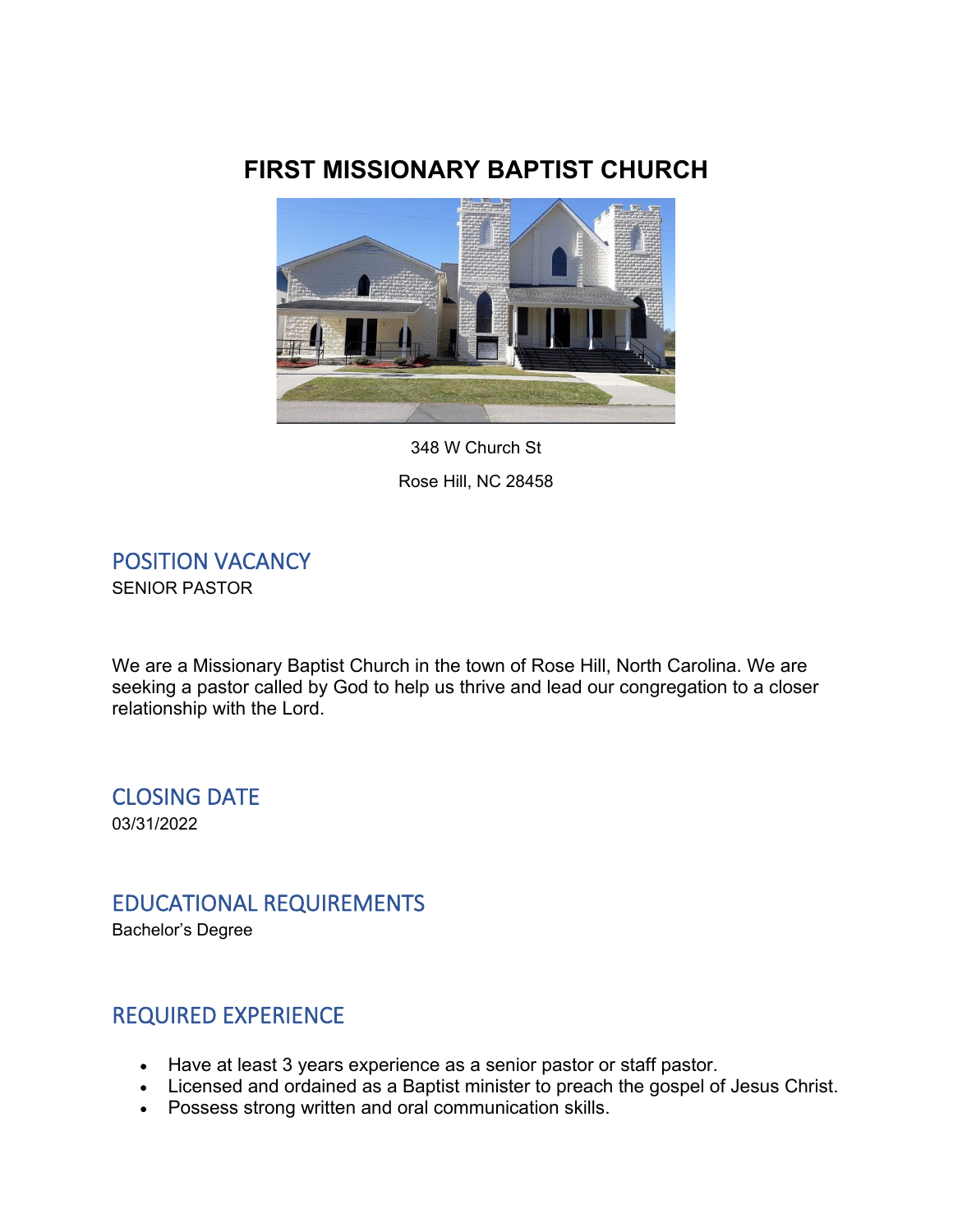- Be supportive of various ministries of the church.
- Demonstrate visionary leadership to grow church membership.
- Minimum education required, with a willingness to continue learning and growing in the gospel of Jesus Christ.

## KEY RESPONSIBILITIES

- Serve as spiritual leader for the congregation and interpret Biblical scripture for the congregation.
- Plan and conduct regular worship services, as well as take part as visiting minister when invited to area churches.
- Serve as ambassador of First Baptist Church in the community.
- Conduct counseling sessions, perform special services such as weddings, funerals, baptisms, and communion.
- Preside over church business meetings.
- Oversee the training and work of Deacons, Trustees, and those in leadership roles as they perform their assigned responsibilities.
- Visit with sick and shut-in disciples. Lead Bible Study and New Disciple classes, or designate this responsibility as needed.

### APPLICATION PROCESS

Interested candidates must submit the following by mail, postmarked by: March 31, 2022.

- Submit Your Cover Letter Stating:
	- o Your interest in pastoring First Missionary Baptist Church
	- $\circ$  A description of your call to ministry
- 1. A current resume
- 2. Three Reference Letters (one from each of the following):
- 3.
- 1. Your Pastor
- 2. A fellow Clergyperson
- 3. A Personal Reference

Your completed package must contain the items mentioned above and be postmarked by of **March 31, 2022** to be considered. Please submit completed candidate package to: